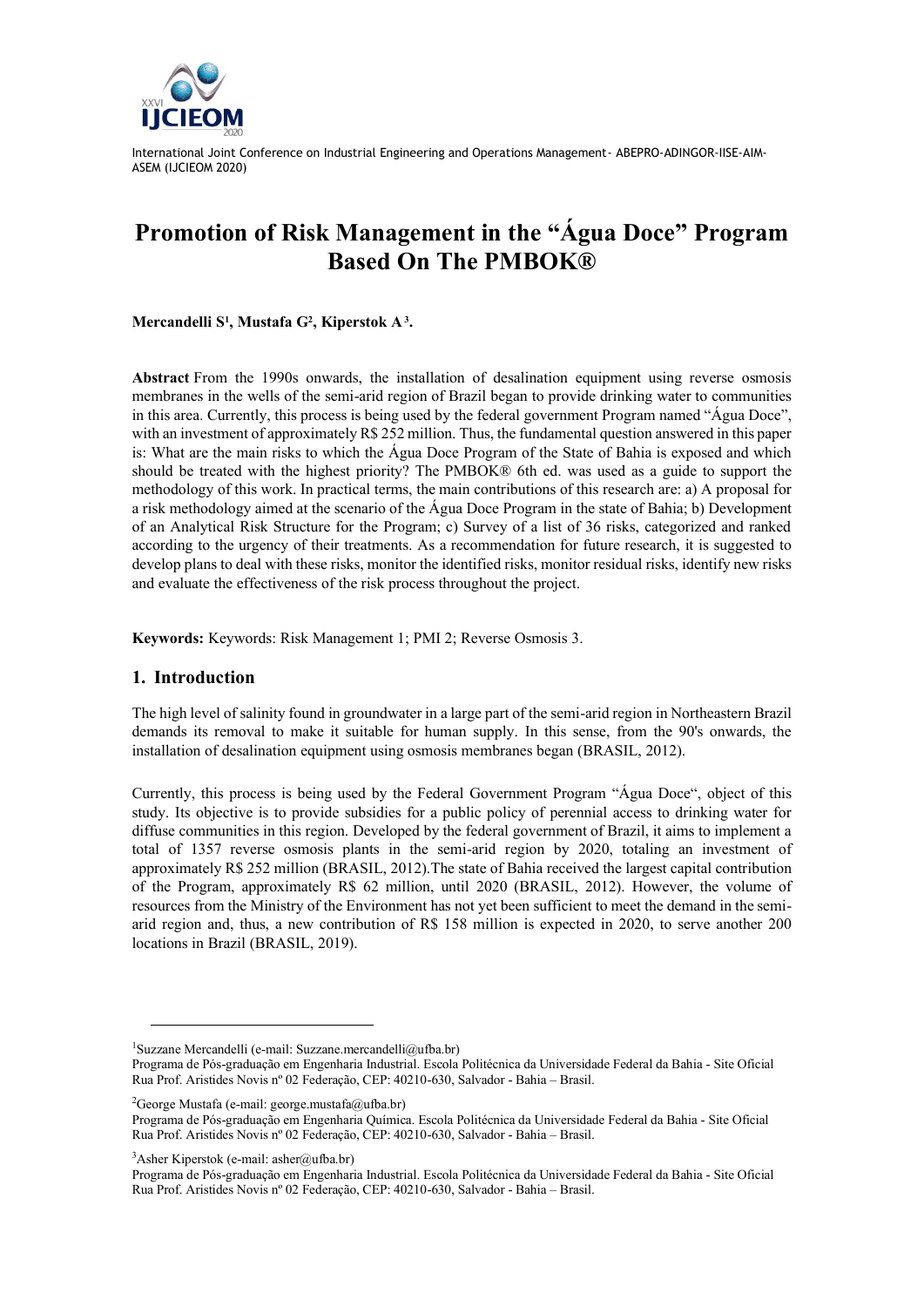

The Program "Água Doce" was conceived and elaborated from the Program "Água Boa", its predecessor, which did not use management tools to guarantee the achievement of its objectives, therefore it was not efficiently structured in its planning and execution. This lack of management resulted in risks that culminated in the discontinuity of the Program (BRASIL, 2001).

The managerial differences between the Program "Água Doce" and Program "Água Boa" were the creation of a Base Document and an integrated management system. The document describes the entire planning, objectives and justifications of the Program, being published in 2012. The management is done through SICONV - System of Management of Agreements and Contracts, where they are defined, budgets, deadlines, planning of the stages of the project and controls during the its execution (MMA, 2012; SICONV, 2017).

Even with the application of a project management scheme, the complexity of the "Água Doce" Program, requires a risk management approach. This complexity is due to two main factors: I) several governmental levels are involved, since it was developed by the federal government, coordinated by the Ministry of the Environment (MMA) and executed in partnership with several federal, state, municipal and civil society institutions; II) The systems are delivered to the communities, after being implemented, to be managed by them. This fact is complex, since the continuity of treated water supply still depends on several factors, such as: commitment to management, the need for technical knowledge to operate and maintain this equipment, the economy to manage the cash generated from the collection of desalinated water, and the commitment of the municipal government to support this community with the Program (BRASIL, 2012).

However, even with the complex scenario surrounding this Program, no form of systematization was observed to survey, classify, analyze and treat the risks to whichthe Program is susceptible, through preliminary studies to this work, on the Água Doce Program in Bahia. A risk approach to the project management has not been applied.

One of the main diffusers of project management practices is PMI - Project Management Institute. PMI has developed a guide with a set of knowledge in project management, the PMBOK® Guide (Project Management Body of Knowledge). It works as a basis that orientates, but does not determine, the creation of methodologies, policies, procedures, guidelines, tools and techniques for project management in organizations. According to this Guide, risk management is fundamental for project or program management, as well as managing integration, scope, time, costs, quality, human resources, communications, acquisitions and stakeholders. This research limited its contribution to the area of risk management, based on the premise that the other areas of management are carried out by the Agua Doce Program, as PMI (2016) suggests.

Several studies point out the importance of risk management guided by PMBOK ®, such as: Paranhos et al. (2016), Santos and Cabral (2008), Girardi et al. (2018), Miranda (2017). These authors demonstrated the achievement of concrete results of the application of this type of management, such as: Risk Analytical Structure, list of categorized risks, probabilities and impacts and list of action for the mitigation/elimination of these risks. Thus, risk management according to PMI will be adopted in this work.

According to the PMBOK® Guide 6: "risk is an event or an uncertain condition that, if it occurs, has an effect on at least one project objective". These goals can be influenced both negatively and positively. Thus, the management of these risks aims to increase the probabilities and impacts of positive events and to reduce the probability and impact of negative events (PMI, 2016).

Thus, the fundamental question to be answered in this work is: What are the main risks that the Água Doce Program of the State of Bahia is exposed to and which should be treated as a higher priority?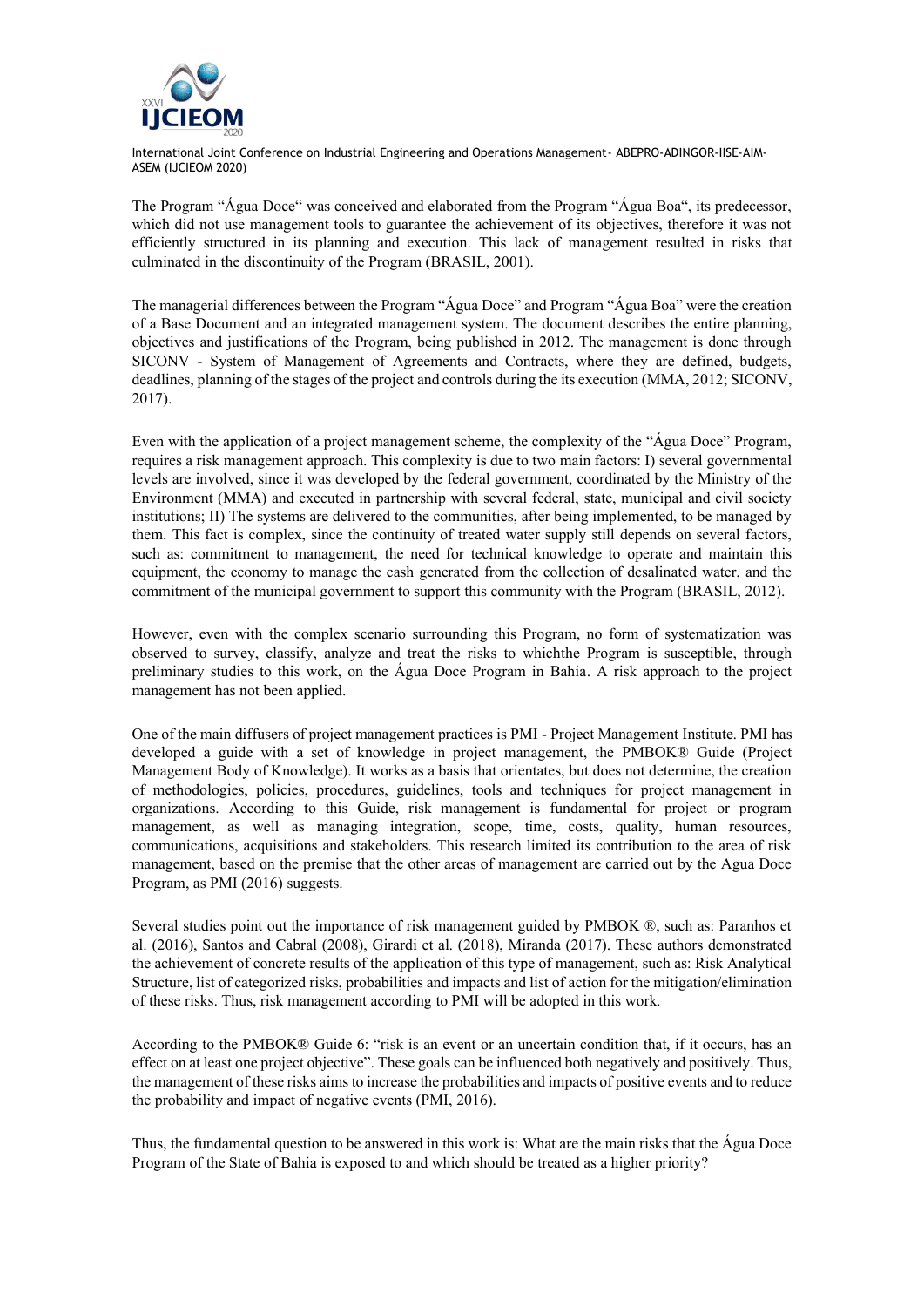

In this panorama, one can see that there is a gap in the work for risk analysis of projects in the scenario of the Água Doce Program. Therefore, the general objective of this work is to identify the risk scenario in which the program is inserted, so that future work can be developed to deal with these, increasing the probability of achieving the Program's objective of providing continuous drinking water to communities. To achieve this, the following specific objectives are sought: i) to develop a specific methodology based on what the Project Management Institute - PMI indicates and described in its guide PMBOK ® 6th ed. through it; ii) to identify; iii) to classify and iv) to order the priority in the treatment of these risks.

The Risk Management Process, defined by the PMBOK® Guide 6th edition, has successive and feedback steps. Based on this flow, Figure 1 was created to represent all steps of this management: planning, identification, analysis, response development, monitoring and risk control of a project. This process must be applied throughout the entire life cycle of a project, that is, it follows the phases, from its planning, execution and control to its completion and closure (PMI, 2016; SILVA & CRISPIM, 2014).



Fig. 1. Risk management process

The steps from the quantitative analysis of Fig. 1. will not be the scope of this study. Nevertheless, the complete process is described for knowledge: identification of corrective actions, development of risk response plans, monitoring of identified risks, monitoring of residual risks, identification of new risks and assessment of the effectiveness of the risk process throughout the project ( PMI, 2016; Battistuzzo and Piscopo, 2014).

With PMOBOK® 6° ed, a methodology was developed directed to the scenario of the Água Doce Program, since a specific data collection strategy, Risk Analytical Structure and specific dimensions of impact analysis were developed.

The collection of program data, according to Fig.1, was done through a qualitative methodological strategy, of applied nature with descriptive objective, since it tries to show risk scenarios to the Program, using the following techniques: questionnaires and interviews (Gil, 1994).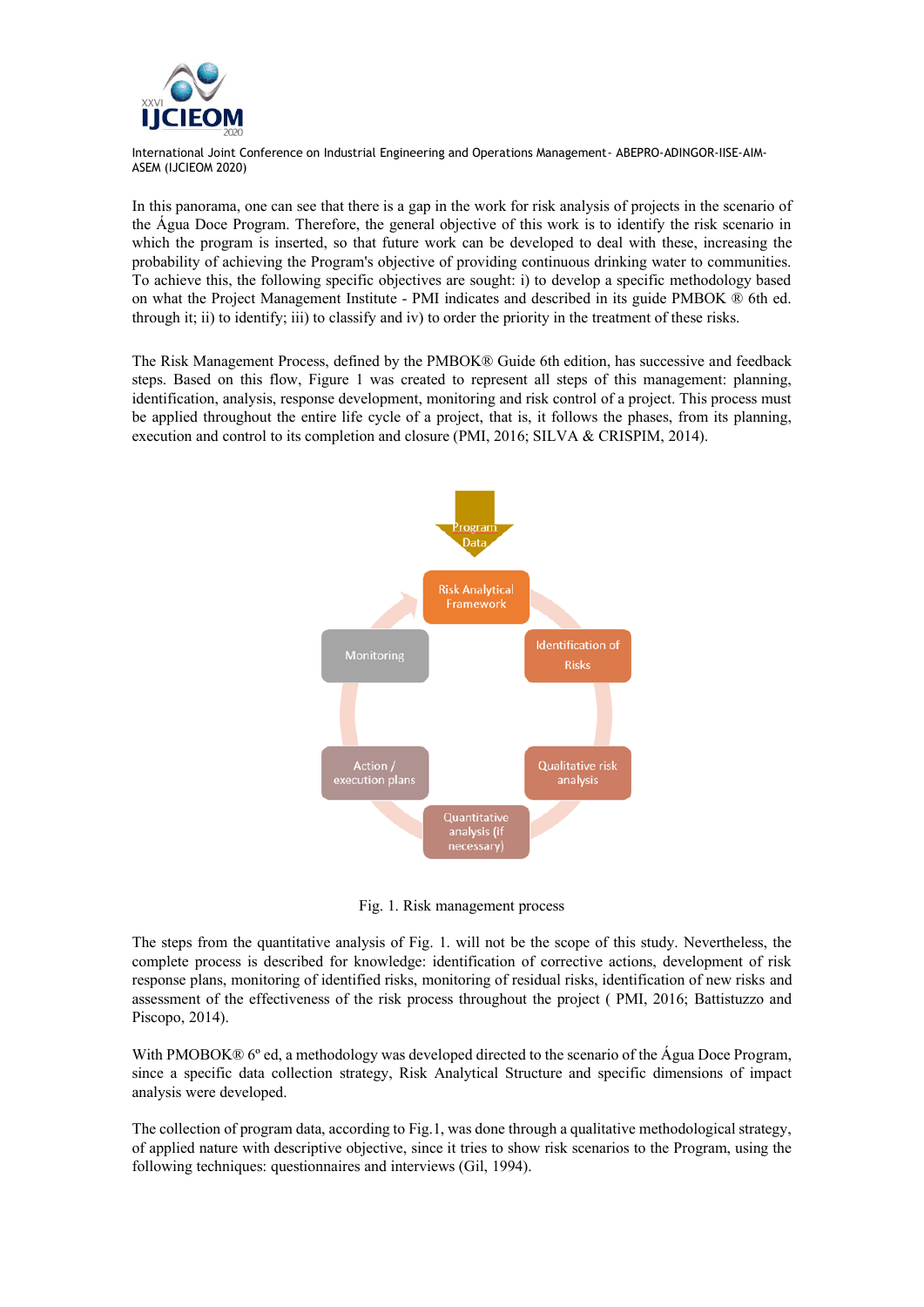

The reliability criteria used for this work are based on the parameter definitions of the subjects to participate in the survey, pre-treatment of the questionnaires and interviews collected, and tabulation for analysis of the answers (Gehardt and Tolfo, 2009).

# **2. Methodology**

## **Data collection:**

The study universe was limited to 145 communities covered by the Água Doce Program, in its first stage. The following premises were used to define the sample: Research subjects should be members of the group that manages the system in their community or operates it, be accessible, and in order to contribute to the research.

Because the communities are diffuse within Bahia, it was not possible to visit each community, the questionnaires were applied by telephone and online.

To conduct the interviews, the opportunity for face-to-face meetings was sought. Thus, these were carried out during the following meetings: Visit to the municipality of Uauá in May 2017; II State Meeting of the Água Doce Program (Salvador, April 26, 2017); III State Meeting of the Water Program (Feira de Santana, held on May 17 and 18, 2018); VII National Meeting of the Água Doce Program (Salvador, held on November 27 and 28, 2018).

## **Data processing**

Pre-analysis - analysis to check the quality of the materials answered: out of the 50 questionnaires received, 29 questionnaires were discarded due to gaps in the answers. Therefore, 21 were analysed. Of the 25 interviews, 7 were discarded due to gaps in knowledge of the interviewed subjects and thus 10 were considered in this study. Thus, 31 materials went to the data processing stage.

Data processing - systematization of interview and questionnaire responses: The answers were placed in a spreadsheet, where the analysis of content was carried out, through the thematic analysis about the failures of the systems, periodicity of these failures, their possible causes and consequences

#### **Risk Identification and Analytical Structure**

After the survey of risks and for their detailed categorization, a Risk Analytical Framework was developed, schematized according to Figure 2. The purpose of this framework is to facilitate the direction of actions for the treatment of risks. This structure was divided into three levels or subcategories, the 1st and 2nd levels were extracted from the PMBOK® 6th edition. For the construction of the 3rd level we used information gathered from questionnaires, statements and analysis of documentation of the Program.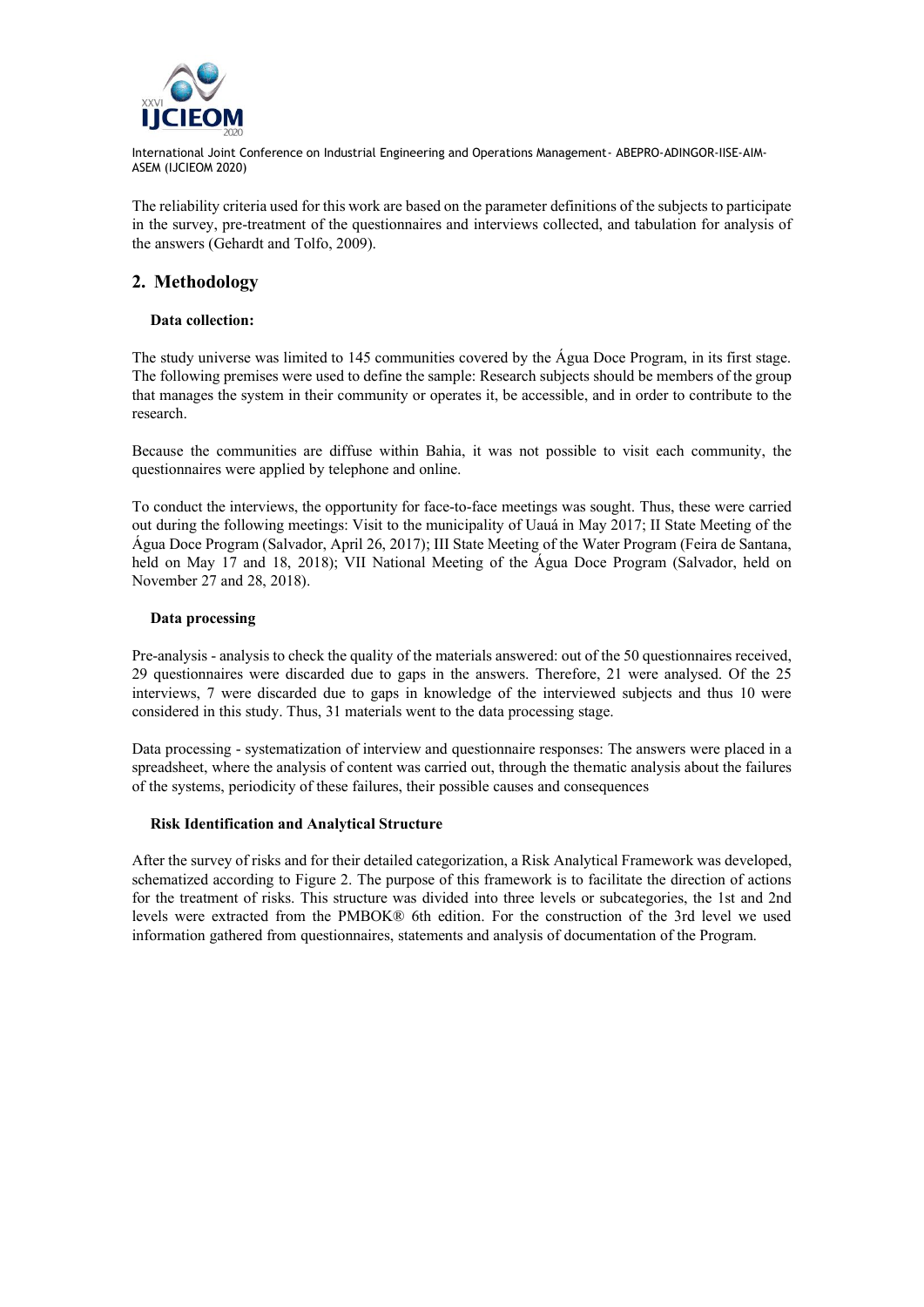



**Fig. 1.** Risk Analytical Structure of the "Água Doce" Program in Bahia.

After the construction of the Risk Analytical Framework, the root causes and effects of the identified risks were determined, based on all questions answered and testimonials.

The prioritization in the treatment of risks, according to this methodology, should occur using combinations between the probability of an event occurring and the impact of its consequences. Thus, the next step performed was qualitative risk analysis, which is composed by: (a) assessment of probabilities and impacts; (b) application of the severity matrix and classification of risks (PMI, 2016).

## **Likelihood of occurrence (P)**

For the determination of Probability (P), an analysis was made of the periodicity that the risks under study appeared in the tabulated data and then classified according to Table 1, which was adapted with data from PMBOK® (2016) and Pironte (2018).

| <b>Classification</b> | D    | <b>Description</b>                                   |  |  |
|-----------------------|------|------------------------------------------------------|--|--|
| Very low              | 0.10 | Extraordinary event, with no history of occurrences. |  |  |
| Low                   | 0.30 | Not likely. It may occur at some point.              |  |  |
| <b>Medium</b>         | 0.50 | Possible. It must occur at some point.               |  |  |
| High                  | 0.70 | Usual event with a widely known history.             |  |  |
| Verv high             | 0.90 | Repetitive and constant event                        |  |  |

**Table 1.** Auxiliary matrix for determining the probability of occurrence

#### **Impact (I)**

In this case, in order to calculate the Impact (I), the matrix exposed in Table 2 was developed, considering the categories that can cause impact on the objectives of the Program "Água Doce Bahia". Thus, impact on the scope and quality of the projects, operation and maintenance costs of the system, water supply and Health, Safety and Environment (HSE) were considered. The impact values and their classification were adopted from the PMBOK Guide 6 ª. Ed, as well as the degree of the Scope/Quality, Cost and HSE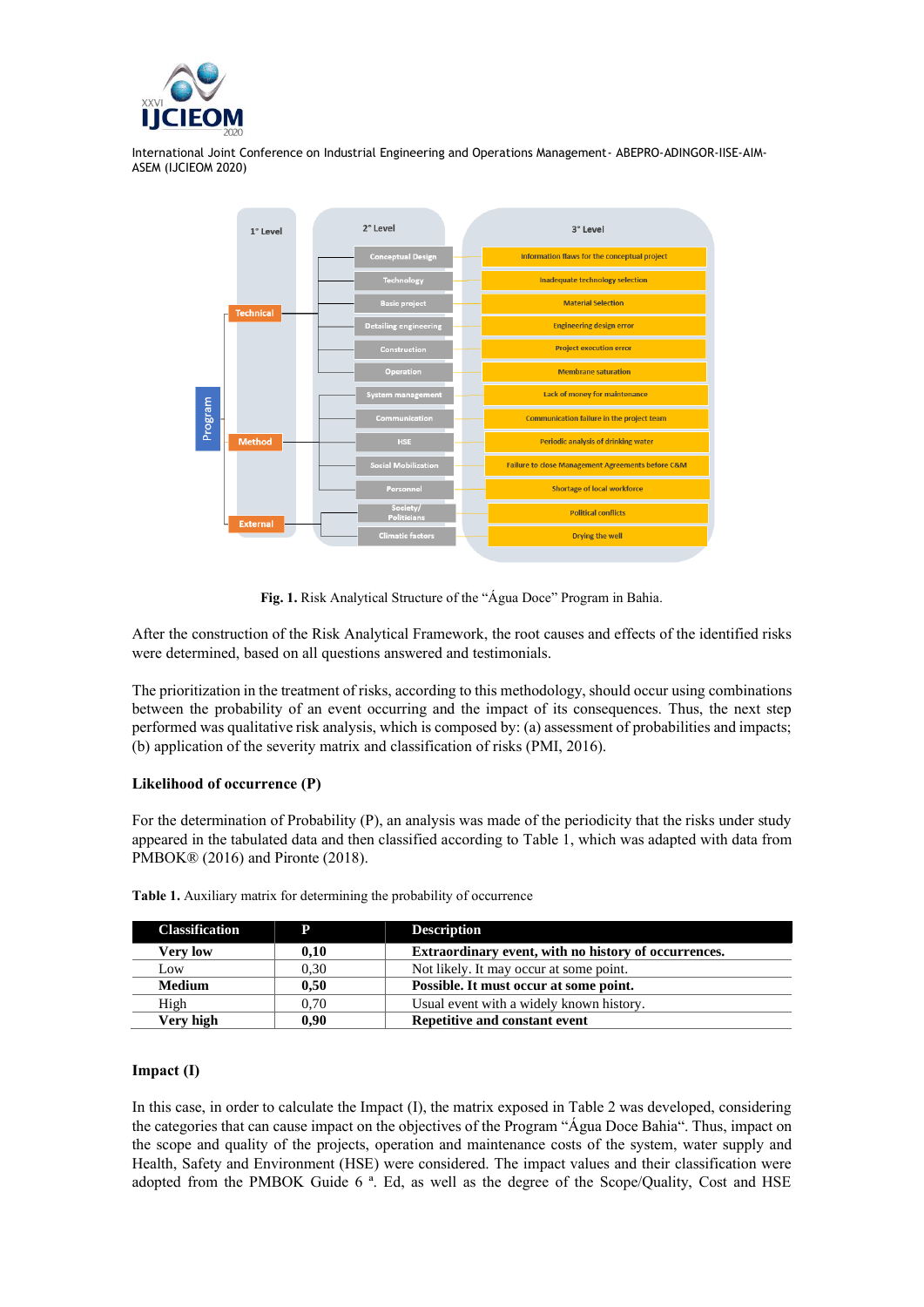

categories. The description of the degree of impact on desalination plants production was developed according to the first stage of this work.

|              | <b>Risk impact category</b> |                                                                                    |                                  |                                |                                                                                |  |  |  |  |
|--------------|-----------------------------|------------------------------------------------------------------------------------|----------------------------------|--------------------------------|--------------------------------------------------------------------------------|--|--|--|--|
| I            | <b>Value</b>                | <b>Scope / Quality</b>                                                             | Cost                             | <b>Production</b>              | <b>HSE</b>                                                                     |  |  |  |  |
| Very<br>low  | 0,05                        | Almost<br>imperceptible<br>change.                                                 | Minor<br>change<br>in cost       | Stop < 24<br>hours             | Increase or<br>reduction in<br>negligible impacts.                             |  |  |  |  |
| Low          | 0.1                         | Only minor areas or<br>more demanding<br>applications are<br>affected / benefited. | Cost<br>change<br>$< 5\%$        | Stop>24 h<br>and $<$ 48 h      | Increase or<br>reduction of low<br>relevance impacts.                          |  |  |  |  |
| Medium       | 0,2                         | Modification of<br>impact on end user /<br>customer approval.                      | Cost<br>change<br>$<$ 5 -<br>10% | Stop>48h<br>and $<$ 120 $h$    | Increase or<br>reduction of<br>relevant impacts or<br>risk to people.          |  |  |  |  |
| High         | 0,4                         | Modification of<br>great impact for the<br>customer.                               | Cost<br>change<br>$<10-$<br>20%  | Stop $>120$ h<br>and $<$ 360 h | Increase or<br>reduction of<br>important impacts<br>or personal<br>accidents.  |  |  |  |  |
| Very<br>high | 0,8                         | Changes that imply<br>revision of the<br>project's strategy.                       | Modific<br>ation<br>cost<br>20%  | Stop>360 h                     | Increased or<br>reduced material<br>losses / major<br>environmental<br>impacts |  |  |  |  |

| Table 2. Auxiliary matrix for determining the severity of risk on PAD |
|-----------------------------------------------------------------------|
| Risk impact category                                                  |

#### **Risk Matrix**

The risk matrix is developed by multiplying the probability (P) and impact (I) weights, resulting in what PMBOK 6th ed. calls risk severity. After this calculation, the classification of each risk is located in the matrix (Table 3). The Green area represents low priority risks, yellow area moderate priority risks and red area high priority risks (PMI, 2016).

| <b>Table 3. Risk Matrix</b><br><b>Probability</b><br><b>Impact</b><br>0,05<br>0,2<br>0,8<br>0,1<br>0,4<br>0,05<br>0,9<br>0,09<br>0,18<br>0,36<br>0,72<br>0,7<br>0,04<br>0.07<br>0.28<br>0,56<br>0,14 |      |      |      |      |      |  |  |
|------------------------------------------------------------------------------------------------------------------------------------------------------------------------------------------------------|------|------|------|------|------|--|--|
|                                                                                                                                                                                                      |      |      |      |      |      |  |  |
|                                                                                                                                                                                                      |      |      |      |      |      |  |  |
|                                                                                                                                                                                                      |      |      |      |      |      |  |  |
|                                                                                                                                                                                                      |      |      |      |      |      |  |  |
| 0,5                                                                                                                                                                                                  | 0,03 | 0,05 | 0,10 | 0.20 | 0,40 |  |  |
| 0,3                                                                                                                                                                                                  | 0,02 | 0,03 | 0,06 | 0,12 | 0,24 |  |  |
| 0,1                                                                                                                                                                                                  | 0,01 | 0,01 | 0,02 | 0,04 | 0,08 |  |  |

The results were displayed in a table, as shown the model presented in Table 4, adapted from Pironte (2018), is usually used in the application of qualitative analysis of risk management. The application of this Table provides a systematic view of the relationship between risk and its category (levels), root cause and effects. As well as probability, impact and ranking or order of prioritization.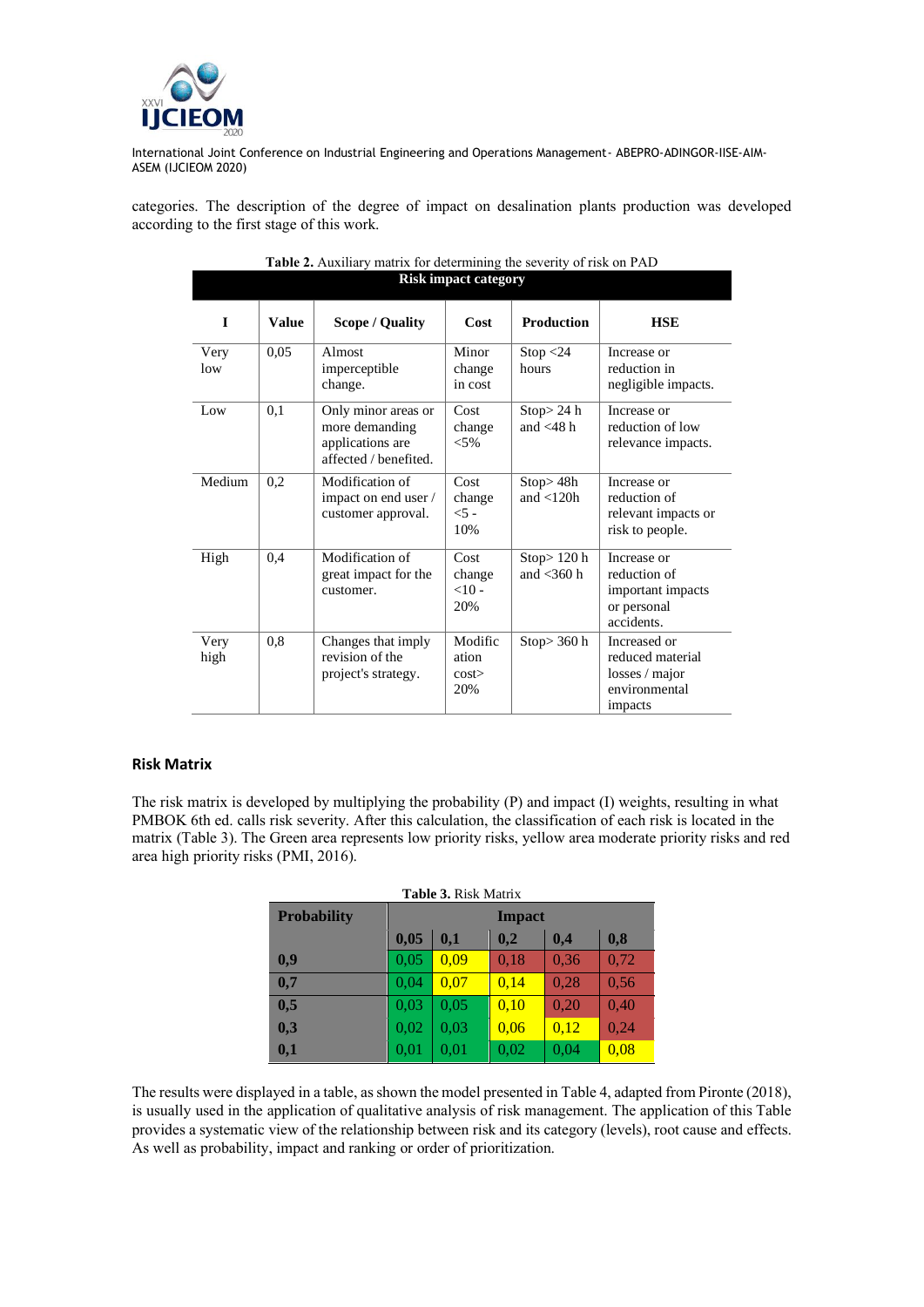

|  | 1 <sup>xt</sup> level 2 <sup>nd</sup> level 3 <sup>rd</sup> level Root Cause Event Effects PxI Ranking Order |  |  |  |
|--|--------------------------------------------------------------------------------------------------------------|--|--|--|
|  |                                                                                                              |  |  |  |

 **Table 4.** Adapted model used for qualitative analysis of risk registration

# **3. Results and Discussion**

Due to the great difficulty in contacting the members of the communities to be interviewed in the rural area of the semi-arid region of Bahia, the rotation of members of the managing nucleus and mainly of operators, it was possible, during the period of construction of this work, to carry out 31 interviews that represent 21.38% of the systems.

Table 5 was developed as a result of this study, which is shown here to demonstrate the visualization of the system resulting from the application of Risk Management and for this reason exposes only 3 risks. This table allowed the analysis of the 36 risks raised, of which 17 are of high exposure, concentrated in: (a) technical related to the operation of the system; (b) methodological related to maintenance of desalination plants and identification / definition of limits of responsibility among the parties involved. The classifications come from several sources, which would not be systematized without the application of Risk Management.

| $1st$ level | $2nd$ level | 3rd level                                                                | <b>Root Cause</b>                                                                                 | Event                                 | <b>Effects</b>                        | PxI          | Ranking | Order        |
|-------------|-------------|--------------------------------------------------------------------------|---------------------------------------------------------------------------------------------------|---------------------------------------|---------------------------------------|--------------|---------|--------------|
| Method      | <b>HSE</b>  | Failure to<br>perform<br>periodic<br>analysis of<br>desalinated<br>water | Failure to<br>identify / define<br>limits of<br>responsibilities<br>among the<br>parties involved | Inappropriate<br>water<br>consumption | Occurrence<br>of disease<br>outbreaks | Very<br>high | 0.72    |              |
| Technical   | Operation   | Failure to<br>execute<br>work<br>routines                                | Technical<br>ignorance                                                                            | Inadequate<br>system<br>operation     | Water<br>supply<br>failure            | Very<br>high | 0.56    | $\mathbf{2}$ |
| Technical   | Operation   | Inadequate<br>operating<br>frequency                                     | Operator<br>availability /<br>water demand                                                        | Pump<br>bearing<br>incrustations      | System<br>shutdown                    | Very<br>high | 0.58    | 3            |

**Table 5.** Results of the qualitative analysis of the 3 main risks of the "Água Doce Bahia" Program

After the qualitative analysis of the risks (according to Table 5), the results were compiled into graphs, discussing the risks according to their classifications in the levels and sub-levels of the Risk Analytical Framework. Thus, considering the total risks raised, 16 were classified as high exposure, or severity (PxI> 0.18), 17 as medium severity and 3 as low severity, as shown in the graph of Figure 3.



**Fig. 3.** Severity of risks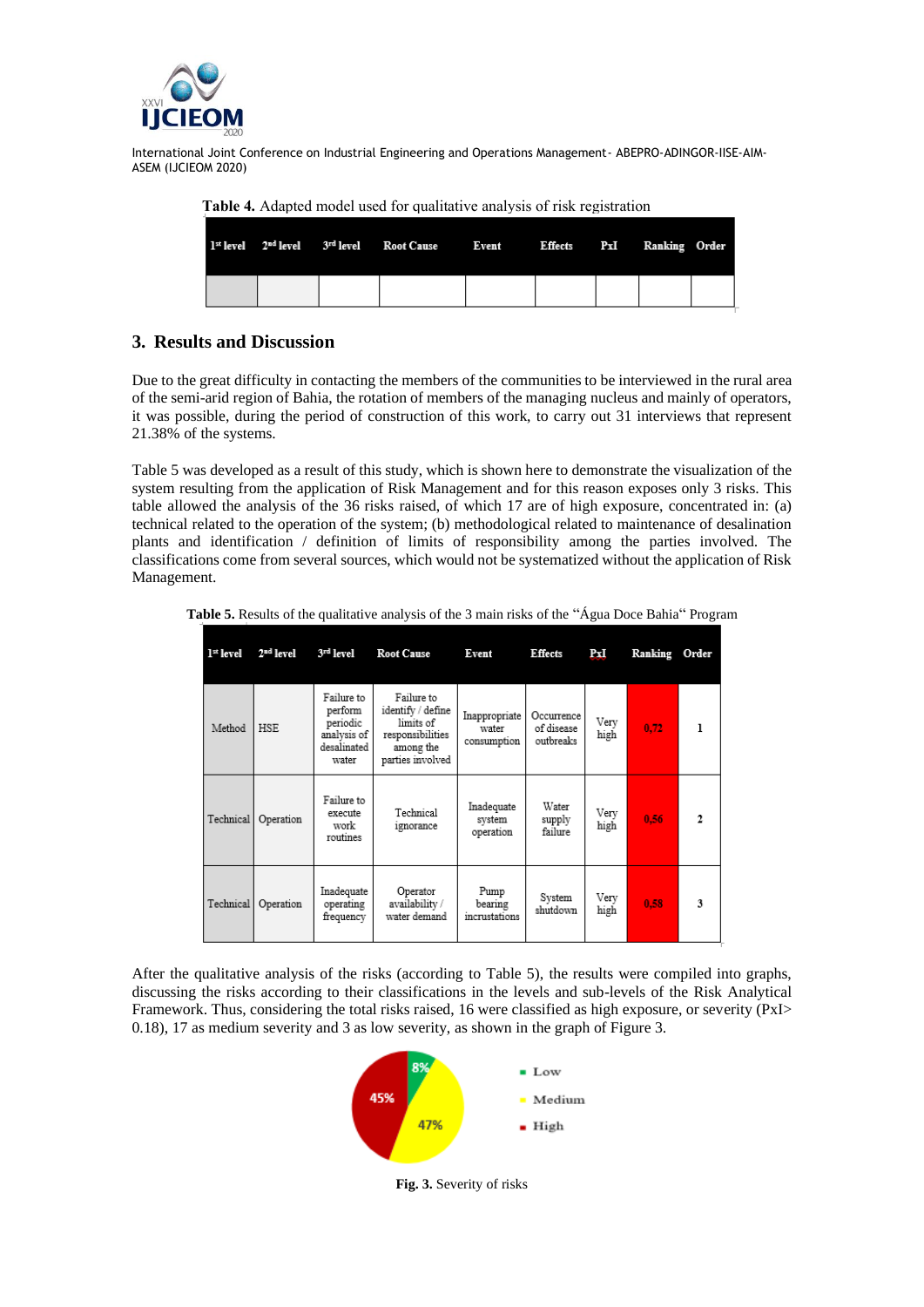

The risks identified were in their majority (52%) classified as risks related to the management factors to which the Program is inserted. Technical risks come in second place (38%) and external risks in third place (10%), as shown in Figure 4.



**Fig. 4.** Risk classification according to level 1

The risks of the "Methods" category are related to processes of social mobilization, management group, training, material acquisition, etc. Through the analysis of the graphic in Figure 5, it is identified that the risks are concentrated in "people" (26%) and "HSE " (21%).



 **Fig. 5.** Distribution of risks related to the Program's management methods

The risks of classification "People" (Figure 5), are related to: local workforce shortage, lack of commitment of personnel, low level of technical qualification of the operator, absence and change of people in management groups, payment or not for consumption of treated water. These facts present as root causes: the scenario of low schooling; some operators can only operate the system when they are absent from their remunerated activities, since not all operators are remunerated to put the system into operation and distribute the water. This fact leads to discouragement and consequent disengagement of the operators and, sometimes, even abandoning of the Program by them.

The risks classified as " HSE" (Figure 5), are related to: negligence in the disinfection of the system for water supply; occurrence of accidents or process incidents; occurrence of accidents or work incidents. Presenting the following root causes: Non-understanding of the importance of this process for the health of water consumers; short circuit/leakage in the containment tank/deficient physical structures/chemicals used incorrectly; unpreparedness of the operator regarding the risks he is exposed to/low perception of the risk. These may promote the following effects: water supply off the potability standards; suspension of desalination plant operation; shock, biological contamination, accident with rotating equipment.

The "technical risks" identified are related to the planning, implementation, operation and maintenance factors of the desalination plants, such as: conceptual, basic design, construction and assembly, among others (Figure 6).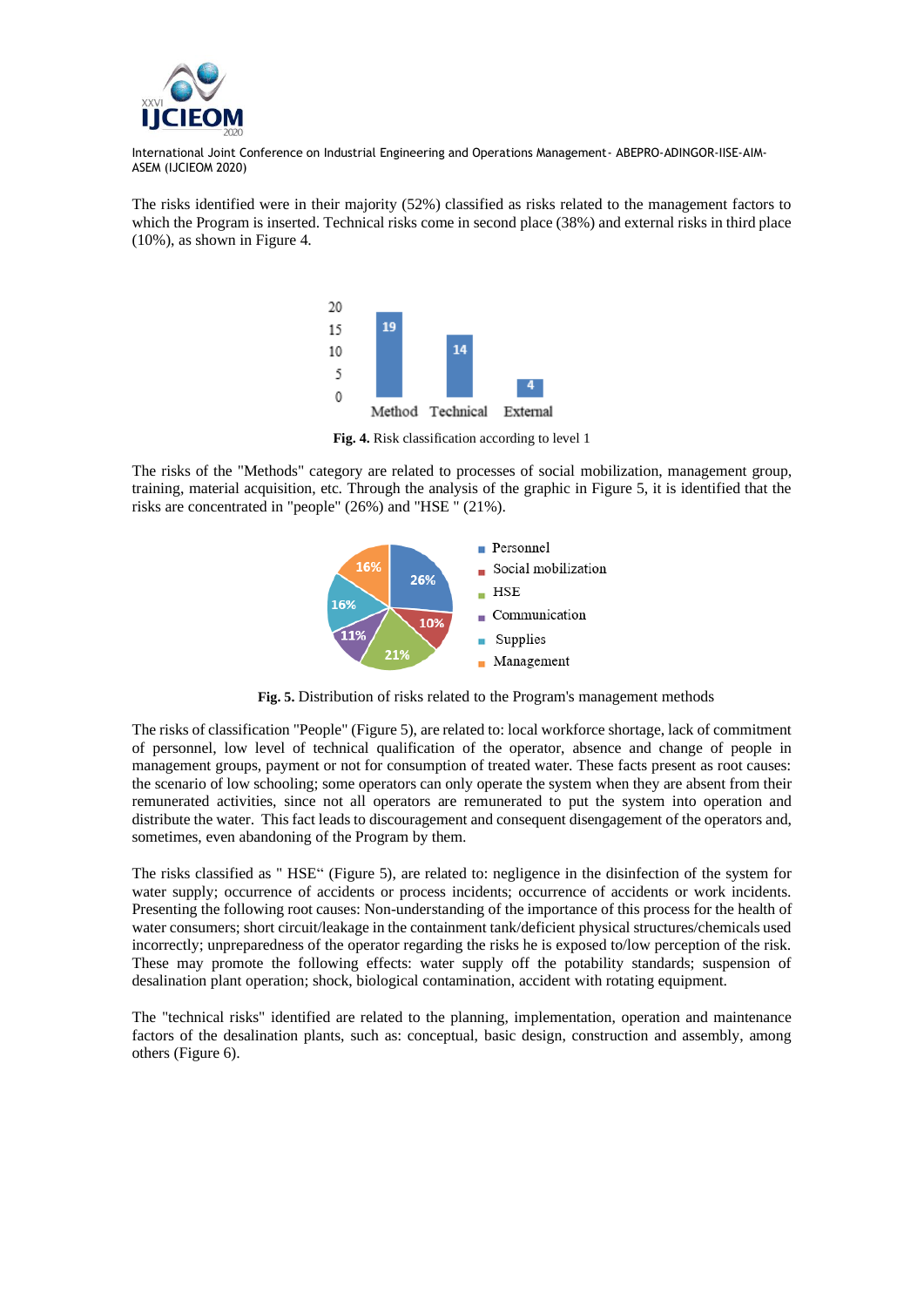



**Fig. 6.** Distribution of risks related to the techniques applied in the Program**.**

The concentration of technical risks occurs during system operation (50%) (Figure 6). These risks present as main impacts: failure in the execution of work routines, inadequate operation frequency, and loss of operational performance. In general, the root causes of these risks are due to the technical ignorance of the designer or operator, failure to control variables such as pressure and flow, failure to execute the backwash of the desalination plant, incompatibility of materials. These causes lead to potential system downtime events due to failures in the pump bearings and the formation of fouling by precipitated salts or microorganisms under the membrane.

The "external" risks identified are related to climatic, social and/or political factors (Figure 7). This one presents as root causes: political conflicts (national, state or municipal), lack of consumption of desalinated water due to pre-conceived impressions of the community about its intake or lack of awareness about the quality of desalinated water compared to other sources, such as cisterns. The most significant climatic effect concerns the drying of the well with the desalination plant, with the root cause being the sizing of the system incompatible with the maximum raw water flow.



**Fig. 7.** Distribution of risks external to the Program

The PMBOK® Guide supported the use of tools that enabled the survey and discussion of the exposed risks scenario. The degree of complexity in which the Água Doce Program is inserted is reinforced through the results that it demonstrates, the technical (desalination), social (community) and political relations (national, state and local management groups). This is due to the use of reverse osmosis desalinators in semi-arid communities that, through a management agreement, are responsible for the management of the system (through a local management group), together with the needs of articulations between all institutions involved in the model of management adopted by the Program, sufficiently for implementation, monitoring and support for the continuity of the Program.

## **4. Conclusion**

The accomplishment of this work made it possible to answer the question: what are the main risks that the Água Doce Program of the State of Bahia is exposed to and which ones should be treated with more priority. Supporting to cover the lack of studies on this topic in the Program scenario. In practical terms, the main contributions of this research are:

a) The proposal for a risk methodology aimed at the scenario of the Água Doce Program in the state of Bahia;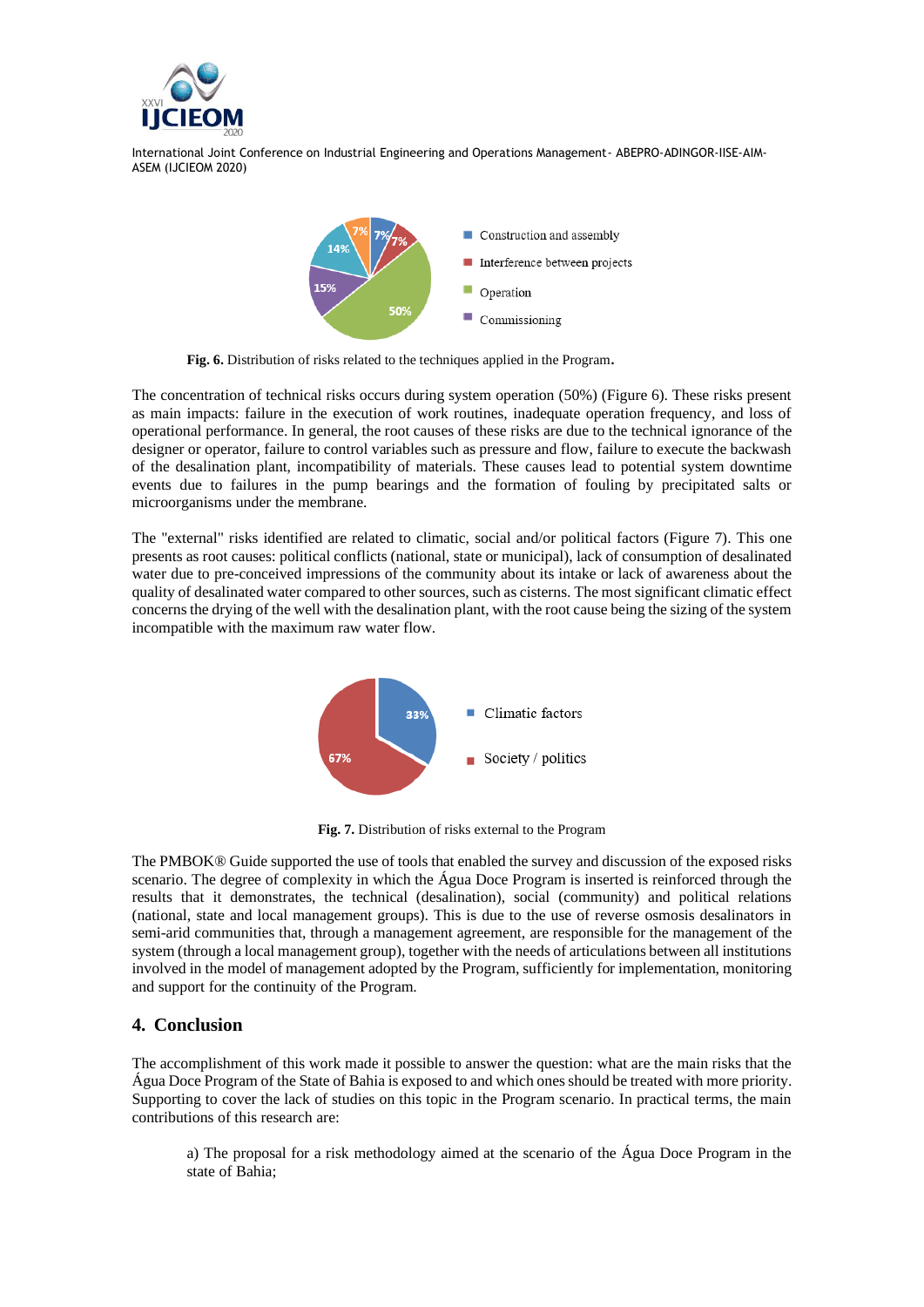

- b) Development of an Analytical Risk Structure for the Program;
- c) Survey of a list of 36 risks, categorized and ranked according to the urgency of their dealings;

d) Presentation of useful information that serves as a basis for analysis of deals and quantitative analyzes of risks such as failure tree, etc.

The limitations found during the development of this research were compounded by the amount of data collected, resulting from the impossibility of going to each community, since they are located in a rural area and are very distant from each other, due to the difficulty of contact with members of the group. manager, and the low contribution of those who got in touch. Thus, 50 questionnaires and 25 interviews were collected, but only 31 of these were considered to guarantee the reliability of the study. Thus, it is not possible to ensure the representativeness of the results for all installed systems. The research strategy did not seek to generalize the results, but to present a methodology that systematizes wealth management for the Program and the risk scenarios to which it is inserted. Thus, it is hoped that this research may pave the way for new studies on the subject addressed.

From this observation, the following recommendation for future research complementary to the risk management of the Água Doce Program emerges: it is suggested to deepen discussions on each risk factor linked to the Program, investigate its impacts, developing plans to address these risks, monitoring the risks identified, monitoring residual risks, identifying new risks and assessing the effectiveness of the risk process throughout the project.

## **5. References**

BATTISTUZZO, Flávio Jorge Freire D Andrade; PISCOPO, Marcos Roberto. A Efetividade Do Processo de Gerenciamento de Riscos – Uma Avaliação Pela Equipe De Projeto. Annals of the III SINGEP and II S2IS– São Paulo – SP – Brazil – November 09, 10 and 11, 2014.

BRASIL – Governo do Estado da Bahia. Bahia cumpre metas do Programa Água Doce e terá novo convênio em 2020. 2019. Available at: [http://www.ba.gov.br/noticias/bahia-cumpre-metas-do-programa-agua-doce-e-tera-novo](http://www.ba.gov.br/noticias/bahia-cumpre-metas-do-programa-agua-doce-e-tera-novo-convenio-em-2020)[convenio-em-2020.](http://www.ba.gov.br/noticias/bahia-cumpre-metas-do-programa-agua-doce-e-tera-novo-convenio-em-2020) Accessed on: 3 de may de 2020

BRASIL. Ministério Do Meio Ambiente (MMA). Documento Base - Programa Água Doce. Brasília, 2012. Available at:www.aguadoce.mma.gov/anexos/documento-base.pdf. Accessed on: August 10, 2016.

BRASIL. Tribunal De Contas Da União (TCU). Relatório de dessalinizadores. Número do processo: TC014.990/2000- 9. [2001]. Available at:<https://portal.tcu.gov.br/lumis/portal/file/ fileDownload .jsp?inline=1&fileId=8A8182A14D92792C014D9280C6130915>. Accessed on: February 4, 2019.

GEHARDT, Tatiana Engel; SILVEIRA, Denise Tolfo. Métodos de Pesquisa. Coordinated by the Open University of Brazil - UAB / UFRGS . Porto Alegre: Editora da UFRGS, 2009.

GIL, A.C. Métodos e técnicas de pesquisa social. 4 ed. São Paulo: Atlas, 1994. 207 p.

GIRARDI, Leandro Ranolfi; Junior, Roque Rabechini; Moutinho, José da Assunção. Caracterização da gestão de fatores de risco em projetos de infraestrutura. Gest. Prod., São Carlos, v. 25, n. 1, p. 30-43, 2018 http://dx.doi.org/10.1590/0104-530X3011-16.

MIRANDA, Rodrigo Fontenelle de A. Implementando a gestão de riscos no setor público. Belo Horizonte: Fórum, 2017. 181 p. ISBN: 978-85-450-0402-8

PARANHOS, Mayara De Melo; BACHEGA, Stella Jacyszyn; TAVARES, Dalton Matsuo; CALIFE, Naiara Faiad Sebba. Aplicação Da Análise De Modo E Efeitos De Falha Para O Gerenciamento De Riscos De Um Projeto. Sistemas & Gestão 11 (2016), pp 444-454 DOI: 10.20985/1980-5160.2016.v11n4.1150Vol. 10, Nº 4 2.